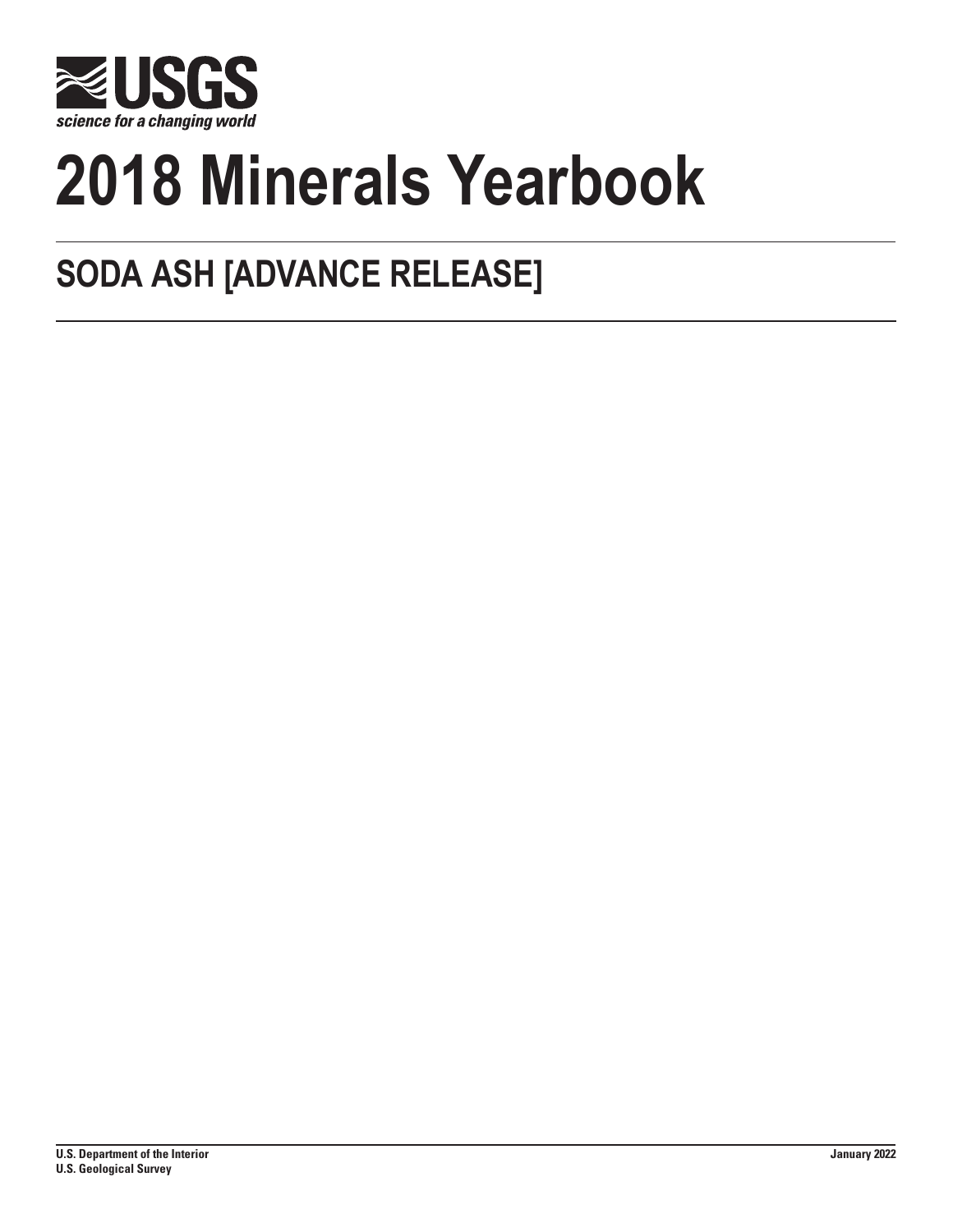### **Soda Ash**

#### By Wallace P. Bolen

#### **Domestic survey data and tables were prepared by Annie Hwang, statistical assistant.**

U.S. soda ash production and the amount of soda ash exported in 2018 were little changed compared with those of 2017. The annual average unit value of soda ash increased slightly in 2018 from that of 2017 and was 4% lower than the record high set in 2012. U.S. soda ash exports accounted for 59% of total domestic production, based on export data from the U.S. Census Bureau. U.S. soda ash production was 11.9 million metric tons (Mt) valued at \$1.77 billion in 2018 (table 1). World soda ash production was 56.9 Mt, slightly less than the revised total of 57.5 Mt in 2017 (tables 1, 8).

Soda ash, also known as sodium carbonate  $(Na_2CO_3)$ , is an alkali chemical refined from the mineral trona or from naturally occurring sodium-carbonate-bearing brines (the soda ash from both is referred to as natural soda ash) or manufactured from one of several chemical processes (the soda ash from these processes is referred to as synthetic soda ash).

Soda ash is an important industrial compound used to manufacture chemicals, glass, pulp and paper, soaps and detergents, and other familiar consumer products. The United States has the world's largest natural deposit of trona and is the world's second-ranked soda-ash-producing nation. U.S. natural soda ash is a cost-effective option in world markets because most of the world output of soda ash is made synthetically, which usually results in a more expensive product.

#### **Legislation and Government Programs**

In March, Congress passed the fiscal year 2018 omnibus bill, The Consolidated Appropriations Act of 2018. Within the section of the act for the U.S. Department of the Interior's Bureau of Land Management, the Bureau was asked to consider using its authority to reduce the Federal royalty rate for soda ash to 2%.

In April, the Wyoming congressional delegation contacted the Vice President of the United States concerning Japanese tariff rates on soda ash imports. The delegation requested relief from the 3.3% duty imposed by Japan to assist United States soda ash producers in competing with soda ash from China (Enzi, Barrasso, and Cheney, 2018). In November, the delegation reiterated this request to the U.S. Trade Representative (Associated Press, 2018).

#### **Production**

Soda ash production and inventory data were collected by the U.S. Geological Survey (USGS) from monthly, quarterly, and annual voluntary surveys of the U.S. soda ash industry. A survey request was sent to each of the five soda ash companies, all of which responded, representing 100% of the total production data in this report (tables 1, 2).

The United States remained the world's second-ranked sodaash-producing nation in 2018 behind China. U.S. production of natural soda ash from California and Wyoming was 11.9 Mt in

2018. Based on about 13.9 million metric tons per year (Mt/yr) (15.3 million short tons per year) of total nameplate production capacity, the U.S. soda ash industry operated at 86% of total capacity (table 3). Three of the largest producers use nameplate capacities to determine export allocations set by a U.S. export association, the American Natural Soda Ash Corp. (ANSAC).

The U.S. soda ash industry consisted of five companies in 2018—four companies operating five plants in Wyoming that produced soda ash from underground trona ore and one company operating one plant in California that produced soda ash from sodium-carbonate-rich brines (table 3). One company that operated a mine and a plant in Wyoming also operated a plant in Colorado, which produced sodium bicarbonate using soda ash feedstock from the company's Wyoming soda ash facility. The operation in Colorado could produce soda ash from local nahcolite but because of production cost considerations chose to use the soda ash from Wyoming in place of the local material.

Each of the U.S. companies was either wholly or partially owned by foreign soda-ash-producing companies or foreign soda ash consumers. The U.S. soda ash industry was 54% foreign owned and 46% domestically owned. At yearend, the distribution of the percentage of ownership of United States soda ash producers was India, 23%; Belgium, 15%; Turkey, 11%; and Japan, 5%.

#### **Consumption**

The USGS collected consumption data by end use for soda ash on a quarterly basis from the marketing and sales departments of each company. Every effort has been made to categorize company sales within the correct end-use sector. Quarterly reports are sometimes revised in subsequent quarters because of customer reclassifications or other factors. All U.S. soda ash companies responded to the quarterly surveys; data represented 100% of the total reported consumption data in this report.

In 2018, U.S. apparent and reported consumption decreased slightly compared with that of 2017. Apparent consumption of soda ash was 4.98 Mt, and reported consumption was 4.85 Mt in 2018 (table 1). Reported consumption and apparent consumption do not necessarily correspond because reported consumption is sales reported by producers, whereas apparent consumption is the quantity available for domestic consumption calculated by subtracting exports from the sum of production, imports, and changes in inventories.

In the domestic market, large-volume buyers of soda ash were primarily the major glass-container manufacturers whose purchases were seasonal (more beverage containers are made in the second and third quarters because of increased beverage consumption during the summer). Soda ash sales to the flat glass sector depended largely on the state of the economy because the leading uses of flat glass were in automobile manufacture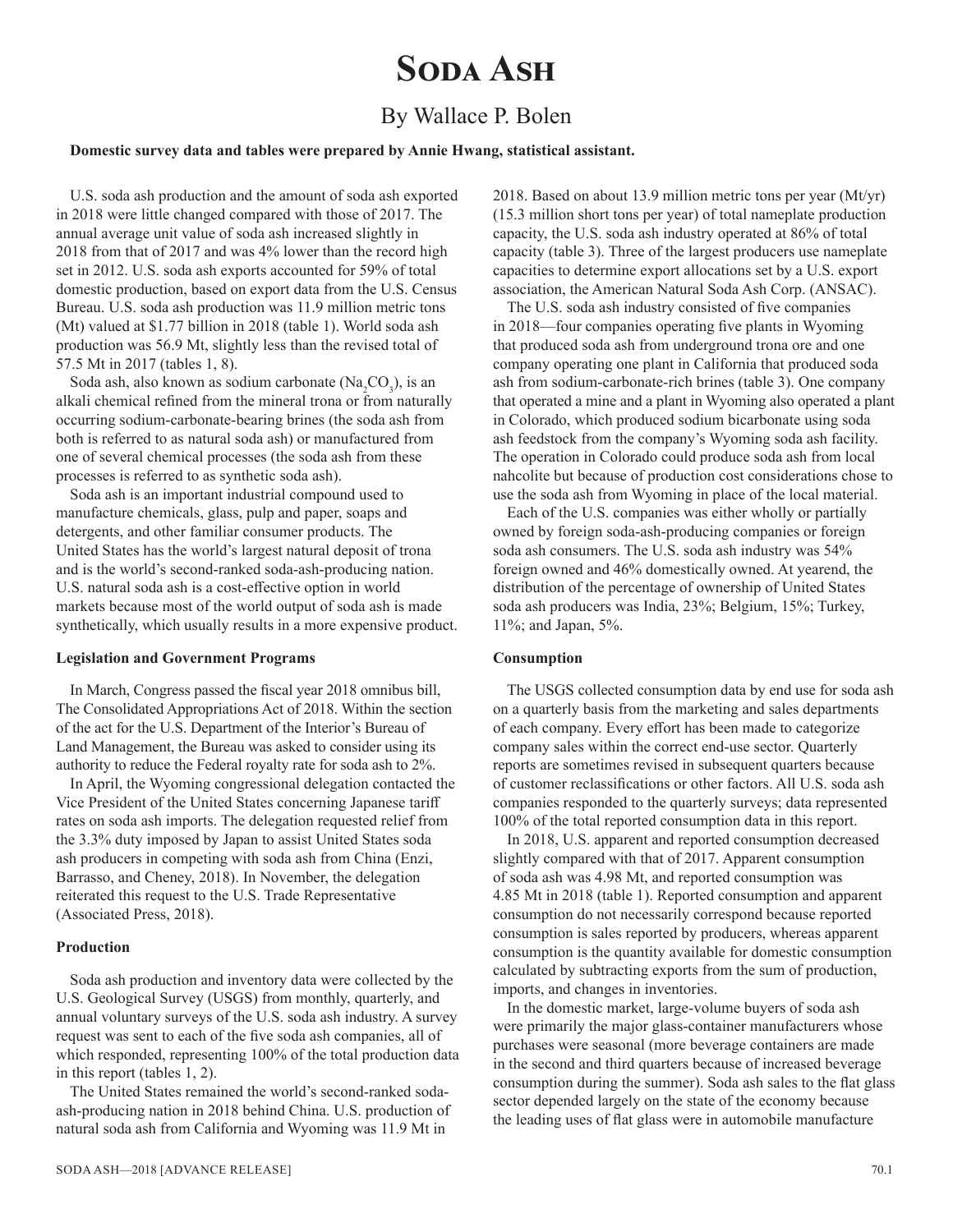and residential housing and commercial building construction. These two major industrial sectors are especially sensitive to changing economic conditions, and soda ash sales follow trends in the two sectors. The distribution of soda ash for domestic consumption by end use in 2018 was glass, 47%; chemicals, 30%; distributors, 6%; soap and detergents, 6%; other, 5%; flue gas desulfurization, 4%; pulp and paper, 1%; and water treatment, 1% (table 4).

*Chemicals.*—Soda ash is used to manufacture many sodiumbase inorganic chemicals, including sodium bicarbonate, sodium chromates, sodium phosphates, and sodium silicates. Chemical production accounted for 1.44 Mt of soda ash consumption.

*Glass.*—Glass manufacture used 2.28 Mt of soda ash, accounting for about 47% of domestic soda ash consumption, in different types of glass as follows: container, 46%; flat, 42%; fiber, 7%; and other glass, 5%. Glass containers are made for beverages (carbonated and noncarbonated drinks such as alcoholic beverages, sodas, and juices), chemical and household products, food, medical products, and toiletries and cosmetics.

*Soaps and Detergents.*—Detergents ranked third in the use of soda ash with 287,000 metric tons (t). Soda ash was used as a builder to emulsify oil stains, reduce the redeposition of dirt during washing and rinsing, provide alkalinity for cleaning, and soften laundry water. In addition, soda ash was a component of sodium tripolyphosphate (STPP), another major builder in detergent formulations. Soda ash consumption for STPP detergents has been decreasing owing to a decline in the use of phosphatic detergents because they can contribute to decreased quality of water habitats.

Liquid detergents, which do not contain any soda ash, competed with soda-ash-containing powdered detergents and have become the preferred form of household laundry detergent. In recent years, it was estimated that liquid detergents accounted for about 75% of household laundry detergent sales in the United States.

#### **Stocks**

Yearend 2018 stocks of dense soda ash in domestic plant silos, in terminals, in warehouses, and on teamtracks (small railroad sidings or spur tracks) were 297,000 t, which was slightly more than those in 2017 (table 1). Producers indicated that a supply problem could exist if inventories decreased to less than 180,000 t. Most consumers of soda ash did not have storage facilities to accommodate large quantities of soda ash and needed to rely on suppliers to provide the material on a timely basis.

#### **Prices**

The annual average unit value in 2018 for bulk, dense natural soda ash, free on board (f.o.b.) Green River, WY, and Searles Valley, CA, was \$148.69 per metric ton (\$134.89 per short ton), which was a slight increase from that of the previous year (table 1). The value is not a "price," but rather it is the sum of the combined revenue of California and Wyoming bulk, dense soda ash sold on an f.o.b. plant basis at list, spot, or discount prices; on long-term contracts; and for export, divided by the quantity of soda ash sold. Only merchant soda ash is used to derive the annual value; therefore, no soda ash for value-added

products or soda liquors is included. The list prices quoted in trade journals or by producers differ from the annual average values reported to and by the USGS.

#### **Foreign Trade**

The majority of U.S. soda ash exports were controlled by ANSAC, which is involved exclusively in the export trade of soda ash, defined as an alkali product designated by the chemical formula  $\text{Na}_2\text{CO}_3$ , whether manufactured by brine evaporation and purification, Solvay process, trona refining, or any other means. Under the Treaty of Rome agreement (1958), ANSAC is not permitted to ship soda ash to the countries of the European Union (EU); however, the members of the U.S. soda ash industry formed another organization for shipping to this region. The American-European Soda Ash Shipping Association, Inc. (AESSA) is engaged solely in storage, transportation, and other related logistical and technical support activities to promote and further its members' individual commerce in soda ash being shipped to the countries of the EU. ANSAC and AESSA were formed as Webb-Pomerene export associations under the authority of the U.S. Federal Trade Commission.

According to the U.S. Census Bureau, U.S. exports of soda ash for 2018 were 6.96 Mt, which represented about 59% of U.S. soda ash production. For comparison, exports accounted for only 5% of U.S. production in 1970, 26% in 1990, and 51% in 2010. In 2018, the regional distribution of U.S. soda ash exports to 49 countries was as follows: Asia, 43%; Central America and South America, 27%; North America, 22%; Australia and Oceania, 4%; Africa, 3%; and Europe, 1% (table 5). The average free alongside ship value was \$210 per metric ton in 2018 compared with \$200 per metric ton in 2017. In 2018, the 13 leading countries and (or) localities, each receiving more than 200,000 t of soda ash, were, in decreasing order of tonnage, Mexico, 19%; Brazil, 12%; Indonesia, 9%; Chile, 7%; Japan, Malaysia, and Thailand, 5% each; Australia, China, the Republic of Korea, and Vietnam, 4% each; and Canada and Taiwan, 3% each (table 6). About 60% of all U.S. soda ash exports went through the Columbia-Snake River, OR, customs district; the Laredo, TX, customs district ranked second with 15% of the total; and the Port Arthur, TX, customs district was third with 10% of the total (table 5).

Imports account for a very small portion of soda ash supply in the United States. The quantity of imports of soda ash in 2018 was 51,300 t, about three times the amount imported in 2017, and came from 16 countries according to U.S. Census Bureau data adjusted by the USGS (table 7). Relatively large quantities of soda ash were imported from Turkey in September 2018 after large increases in soda ash production in Turkey, which provided soda ash for export markets.

In 2018, 97% of United States soda ash imports were from Turkey (68%), Bulgaria (9%), Italy (8%), Mexico (6%), China (4%), and the United Kingdom (3%). The remaining imports were from Canada, France, Germany, India, Japan, Norway, Poland, Romania, and Taiwan. Although Canada, Norway, and Taiwan are listed as sources of soda ash imports, these countries are not thought to produce soda ash. It is possible that the data were erroneous or that the product was transshipped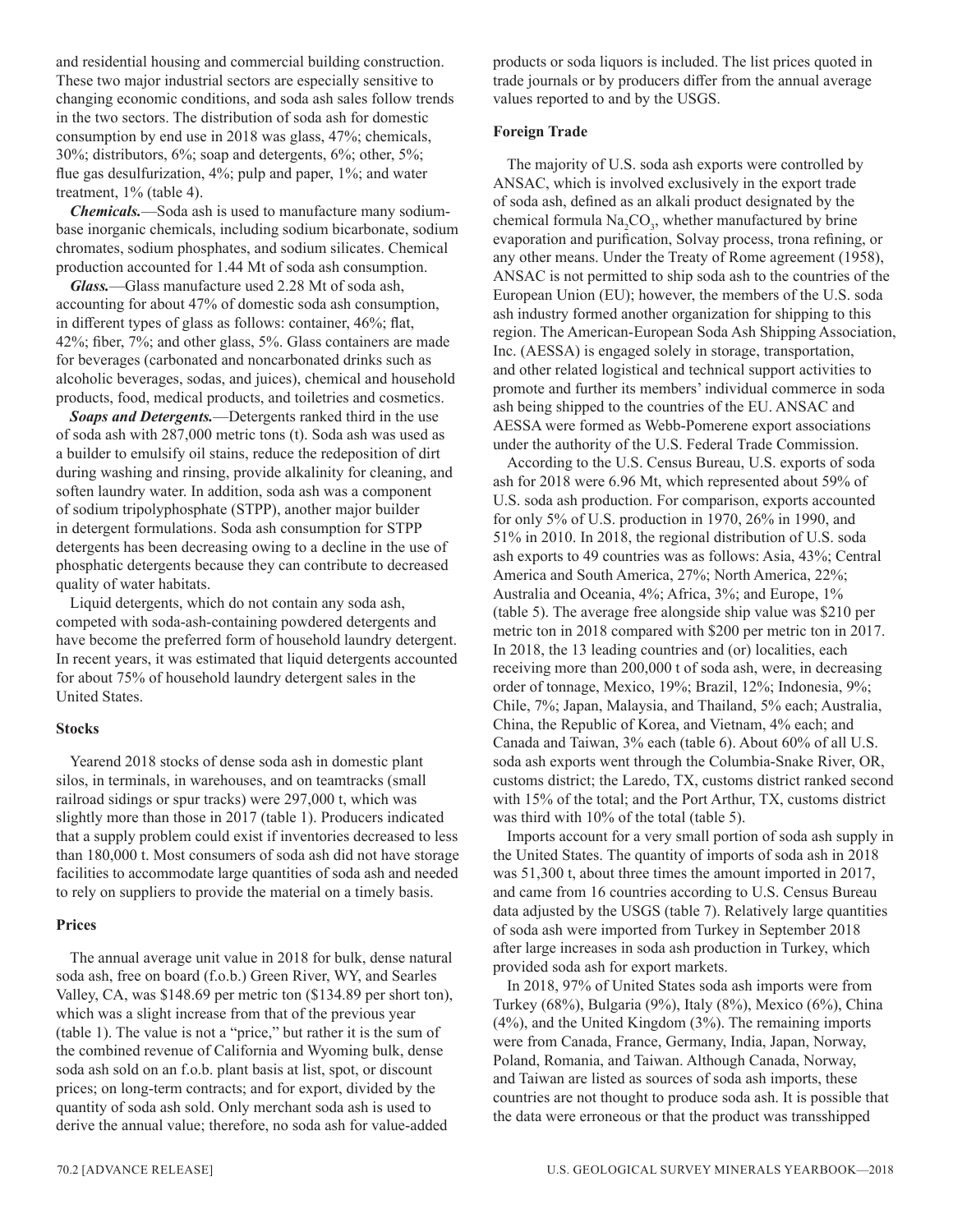from another location. Some of the imports were thought to be sodium carbonate peroxohydrate, which is the active ingredient in algaecides and fungicides. The national average cost, insurance, and freight value of imported soda ash in 2018 was \$270 per ton, 7% more than that of 2017.

#### **World Review**

Soda ash is a mature commodity, and the leading consumers of soda ash were, for the most part, developed nations where consumption tends to increase in proportion to rates of growth in population and gross domestic product. In developing countries, per capita consumption is lower than in developed countries because these countries do not yet have a well-established industrial base. Although the production and consumption quantities varied among the countries, the end-use patterns were basically the same—glass, chemicals, and detergents were the major use sectors.

 In 2018, world soda ash production was 56.9 Mt, which was a slight decrease from that of 2017. The leading producer was China (47%), and the United States ranked second (21%). In addition to the 21 producing countries listed in table 8, several other countries, which are listed in a footnote, were thought to produce soda ash, but reliable data for estimates of production were unavailable. Only Botswana, China, Ethiopia, Kenya, Turkey, and the United States produce soda ash from natural sources; the remaining nations manufacture soda ash through various chemical processes, primarily the Solvay process. China and Turkey are believed to produce soda ash using both natural sources and synthetic processes. Production in China is believed to be mostly synthetic, whereas production in Turkey is mostly natural.

Eight countries produced 1 Mt/yr or more of soda ash. They were, in descending order of tonnage, China, the United States, Russia, Turkey, Germany, India, Poland, and France. These nations accounted for 93% of world production in 2018. Romania and Ukraine had production installations that were rated at about 1 Mt/yr; however, adverse economic conditions caused these nations to produce below their facilities' design capacities.

Two major events dominated the worldwide soda ash industry in 2018—increased capacity and production from Turkey and decreased production in China. These two events probably worked together to keep supply and demand in balance and price fluctuations minimal.

*China.*—A combination of the enforcement of environmental regulations, first instituted in 2017, and planned maintenance at soda ash facilities resulted in decreased output in 2018 (Greenfield, 2018b). In response, exports decreased and imports increased as China moved in the direction of becoming a net importer (Lee, 2018b). Some pricing increased in the spring but stabilized at a relatively high level after some idled production began to come back online (Greenfield, 2018c). By mid-summer, production in China had increased to the point that prices dropped owing to the increased supply (Lee, 2018a). The supply-demand balance stabilized by the end of the year. However, production and exports for the full year were thought to be lower, and imports were greater compared with the previous year.

*India.*—Soda ash capacity expansion was announced by many producers which would result in a 52% increase by 2022 in response to demand that is increasing by 6% per year mostly from the flat glass industry. Gujarat Heavy Chemicals Ltd. (Noida, Uttar Pradesh) added 150,000 metric tons per year (t/yr) of capacity in March and planned to add another 150,000 t/yr by the end of 2020. Tata Chemicals India planned to add 250,000 t/yr over the next 2 years and an additional 500,000 t/yr in capacity by 2022; Nirma Ltd. added 220,000 t/yr in capacity in March. Rohit Surfactants Private Ltd (RSPL), a new soda ash manufacturer, planned to add 500,000 t/yr; that production will mostly be consumed in its own detergent manufacturing (Greenfield, 2018a).

*Pakistan.*—ICI Pakistan Ltd. began operations of an additional 75,000 t/yr of soda ash production in Khewra. With the additional production, total capacity for the plant was 425,000 t/yr (Shabbir, 2018).

*Turkey.*—Ciner Group, the parent company of Ciner Resources Corp., continued work on expansion plans at the new Eti Soda A.S. facilities near Ankara. By midyear, Eti Soda had completed capacity expansion at the new Kazan facility, which was reported to have a capacity of 2.7 Mt/yr. In September, the final of five production lines at Kazan began production (Tyler, 2018).

#### **Outlook**

Four groups dominate production and have become the world's leading suppliers of soda ash—ANSAC of the United States (which represented three of the five domestic producers in 2018), China's producers, Ciner Group of Turkey, and Solvay S.A. of Belgium. Turkish soda ash producers, with access to the world's second largest trona deposit, have become a major supplier after completing expansions in 2018. It is very likely that some smaller soda ash facilities throughout the world may close because of energy and environmental considerations and competition from the major producers.

With competition mainly from China and Turkey, United States soda ash production is expected to be essentially unchanged in 2019 followed by slight growth in 2020. U.S. exports, which were essentially unchanged in 2018, are expected to have modest growth in 2019. It is projected that United States suppliers will struggle to achieve higher sales prices as a result of increasing supply from new low-cost trona operations in Turkey and potential oversupply in China that may enter the export market. Overall global economic conditions are expected to continue to be more favorable to business during the next few years and stimulate greater world soda ash consumption. Global consumption of soda ash is projected to increase by about 2% per year during the next 5 years. The United States likely will continue to compete with producers in China for the Far East and Oceania markets and with producers in Turkey for European, Middle Eastern, and southern Asian markets. Asia and South America remain the most likely areas for increased soda ash consumption in the near future.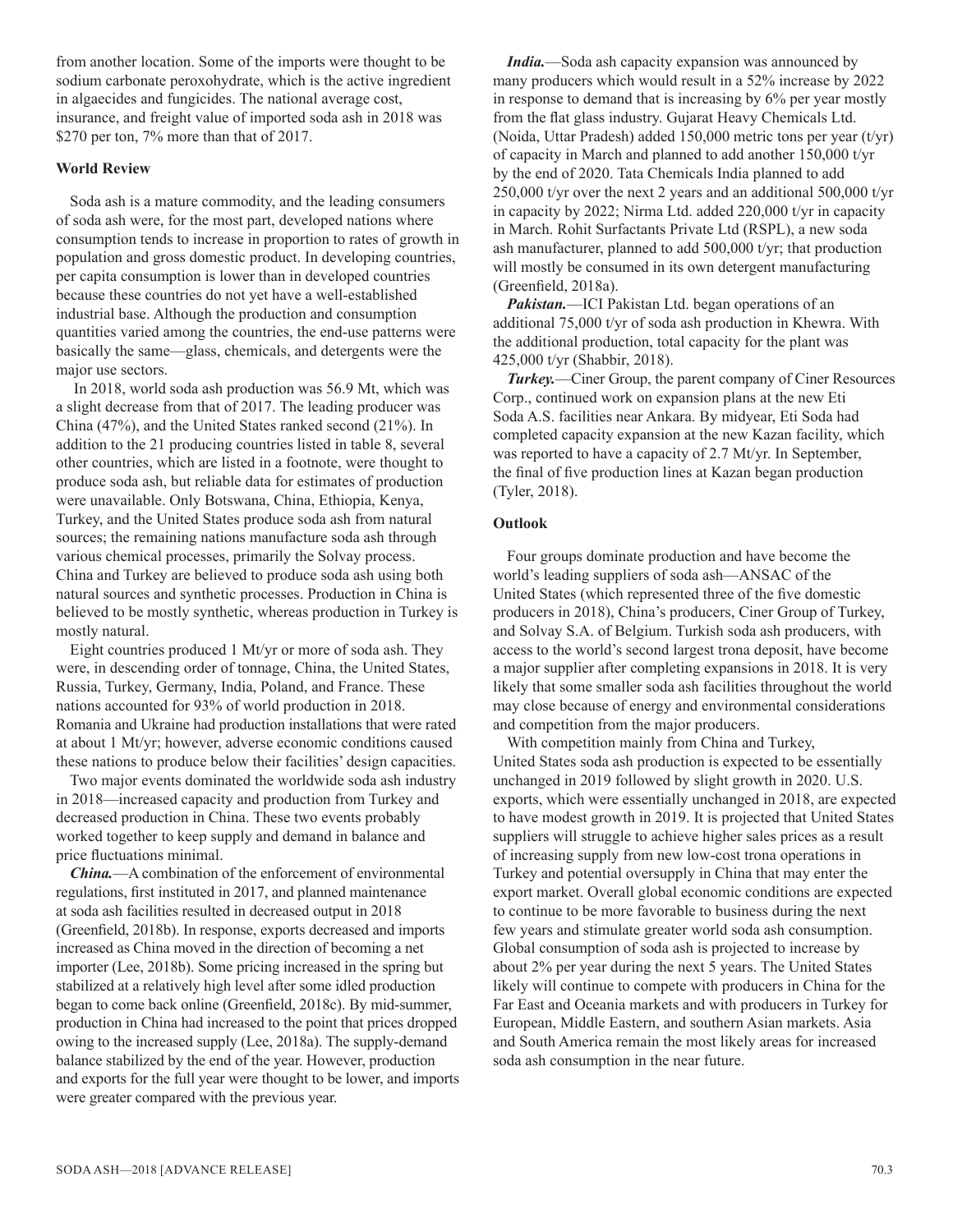#### **References Cited**

Associated Press, 2018, Wyoming delegation seeks end to Japan tariff on soda ash: Associated Press, November 27. (Accessed February 5, 2019, at http://k2radio.com/wyoming-delegation-seeks-end-to-japan-tariff-on-sodaash/.)

Enzi, M.B., Barrasso, John, and Cheney, Liz, 2018, [letter from Senator Mike B. Enzi, Senator John Barrasso, and Representative Liz Cheney to Vice President Mike Pence, April 12, 2018], We write to request that you prioritize eliminating the Japanese tariff on U.S. soda ash …: U.S. Senate correspondence, 1 p. (Accessed April 12, 2018, at https://www.enzi.senate. gov/uploads/SodaAshWyomingDelegationLetter.pdf.)

Greenfield, Michael, 2018a, Indian soda ash producers increasing capacity amid strong prices: Industrial Minerals, June 21. (Accessed June 25, 2018, via http://www.indmin.com.)

Greenfield, Michael, 2018b, Lack of Chinese soda ash for export keeps prices stable: Industrial Minerals, January 12. (Accessed January 16, 2018, via http://www.indmin.com.)

Greenfield, Michael, 2018c, Strong demand, export uncertainty push Chinese soda ash price above \$300 per tonne: Industrial Minerals, May 11. (Accessed May 15, 2018, via http://www.indmin.com.)

- Lee, Helen, 2018a, China soda ash lower on supply hike: ICIS Chemical Business, v. 294, no. 3, p. 21, July 27–August 9.
- Lee, Helen, 2018b, Tight China soda ash bolsters Q2 sentiment: ICIS Chemical Business, v. 293, no. 14, p. 18, April 13–19.
- Shabbir, Fahad, 2018, Capacity expansion at ICI soda ash plant: Lahore, Pakistan, Urdu News, February 12. (Accessed February 16, 2018, at https://www.urdupoint.com/en/business/capacity-expansion-at-ici-soda-ashplant-259386.html.)

Tyler, Ciaran, 2018, European soda ash fundamentalist could shift as Kazan's plant fully ramps up: ICIS News, October 2. (Accessed October 18, 2018, via https://www.icis.com/resources/news/2018/10/02/10263240/ european-soda-ash-fundamentals-could-shift-as-kazan-s-plant-fully-rampsup/?redirect=english.)

#### **GENERAL SOURCES OF INFORMATION**

#### **U.S. Geological Survey Publications**

Evaporites and Brines. Ch. in United States Mineral Resources, Professional Paper 820, 1973.

Historical Statistics for Mineral and Material Commodities in the United States. Data Series 140.

Soda Ash. Ch. in Mineral Commodity Summaries, annual. Soda Ash. Mineral Industry Surveys, monthly.

#### **Other**

Engineering and Mining Journal, commodities survey. Industrial Minerals.

- Manufacture of Soda. American Chemical Society Monograph Series, 1942.
- Natural Soda Ash. Van Nostrand Reinhold, 1992.
- Proceedings of the First International Soda Ash Conference. Wyoming State Geological Survey, 1998.
- Soda Ash. Ch. in Industrial Minerals and Rocks, Society for Mining, Metallurgy, and Exploration, Inc., 1994.
- Soda Ash. Mining Engineering, annual review of industrial minerals (June issue).
- Soda Ash and Sodium Sulfate. Ch. in Mineral Facts and Problems, U.S. Bureau of Mines Bulletin 675, 1985.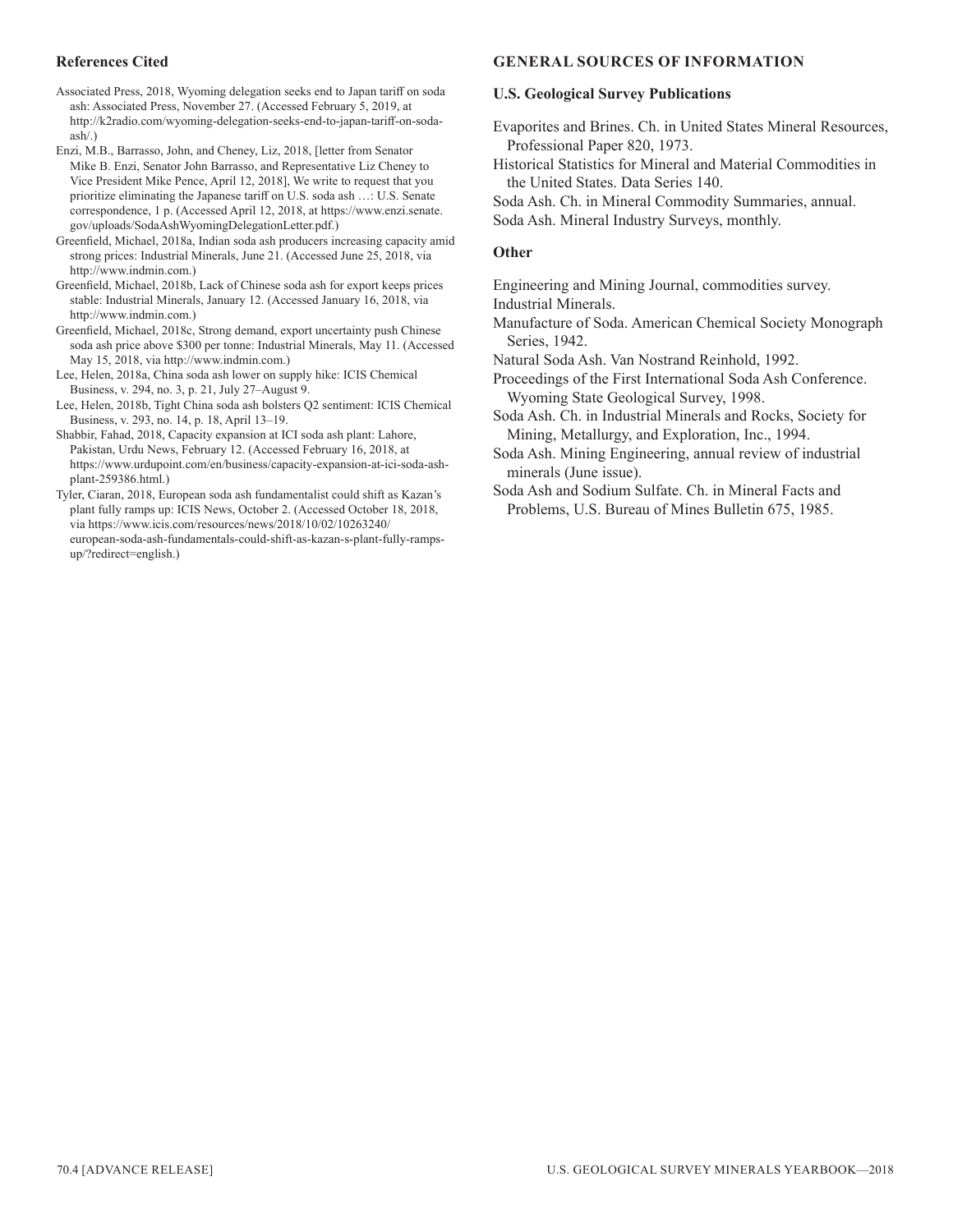#### TABLE 1 SALIENT SODA ASH STATISTICS $^1$

#### (Thousand metric tons and thousand dollars except average annual value)

|                                 | 2014      | 2015      | 2016      | 2017      | 2018      |
|---------------------------------|-----------|-----------|-----------|-----------|-----------|
| <b>United States:</b>           |           |           |           |           |           |
| Production:                     |           |           |           |           |           |
| Soda ash:                       |           |           |           |           |           |
| Quantity                        | 11,700    | 11,600    | 11,800    | 12,000    | 11,900    |
| Value                           | 1,730,000 | 1,800,000 | 1,770,000 | 1,750,000 | 1,770,000 |
| Value, average annual:          |           |           |           |           |           |
| Per short ton                   | \$134.87  | \$140.88  | \$135.92  | \$132.68  | \$134.89  |
| Per metric ton                  | \$148.67  | \$155.30  | \$149.83  | \$146.26  | \$148.69  |
| Wyoming trona                   | 17,300    | 17,600    | 17,700    | 18,000    | 17,600    |
| Exports:                        |           |           |           |           |           |
| Quantity                        | 6,670     | 6,400     | 6,760     | 6,990     | 6,960     |
| Value                           | 1,300,000 | 1,320,000 | 1,310,000 | 1,400,000 | 1,460,000 |
| Imports for consumption:        |           |           |           |           |           |
| Quantity                        | 39        | 40        | 35        | 19        | 51        |
| Value                           | 6,960     | 6,780     | 6,660     | 4,810     | 13,900    |
| Stocks, December 31, producers' | 271       | 285       | 336       | 293       | 297       |
| Consumption:                    |           |           |           |           |           |
| Apparent                        | 5,100     | 5,200     | 5,010     | 5,040     | 4,980     |
| Reported                        | 5,170     | 4,990     | 5,120     | 4,910     | 4,850     |
| World, production               | 52,600    | 53,400    | 53,900 r  | 57,500 r  | 56,900    |

r Revised.

1 Table includes data available June 23, 2020. Data are rounded to no more than three significant digits, except average annual value.

#### TABLE 2

#### U.S. PRODUCTION OF SODIUM COMPOUNDS, BY MONTH<sup>1</sup>

#### (Thousand metric tons)

|           |          | 2017               | 2018     |                    |  |  |
|-----------|----------|--------------------|----------|--------------------|--|--|
|           |          | Wyoming            |          | Wyoming            |  |  |
| Month     | Soda ash | trona <sup>2</sup> | Soda ash | trona <sup>2</sup> |  |  |
| January   | 929      | 1,560              | 992      | 1,630              |  |  |
| February  | 897      | 1,330              | 945      | 1,490              |  |  |
| March     | 1,030    | 1,610              | 1,020    | 1,620              |  |  |
| April     | 947      | 1,420              | 966      | 1,480              |  |  |
| May       | 993      | 1,530              | 952      | 1,450              |  |  |
| June      | 1,020    | 1,410              | 961      | 1,420              |  |  |
| July      | 1,020    | 1,530              | 1,070    | 1,490              |  |  |
| August    | 997      | 1,510              | 930      | 1,180              |  |  |
| September | 989      | 1,490              | 988      | 1,320              |  |  |
| October   | 1,040    | 1,510              | 1,010    | 1,500              |  |  |
| November  | 1,000    | 1,400              | 997      | 1,490              |  |  |
| December  | 1,100    | 1,710              | 1,060    | 1,580              |  |  |
| Total     | 12,000   | 18,000             | 11,900   | 17,600             |  |  |

<sup>1</sup>Table includes data available June 23, 2020. Data are rounded to no more than three significant digits; may not add to totals shown.

<sup>2</sup>Includes solution-mined trona.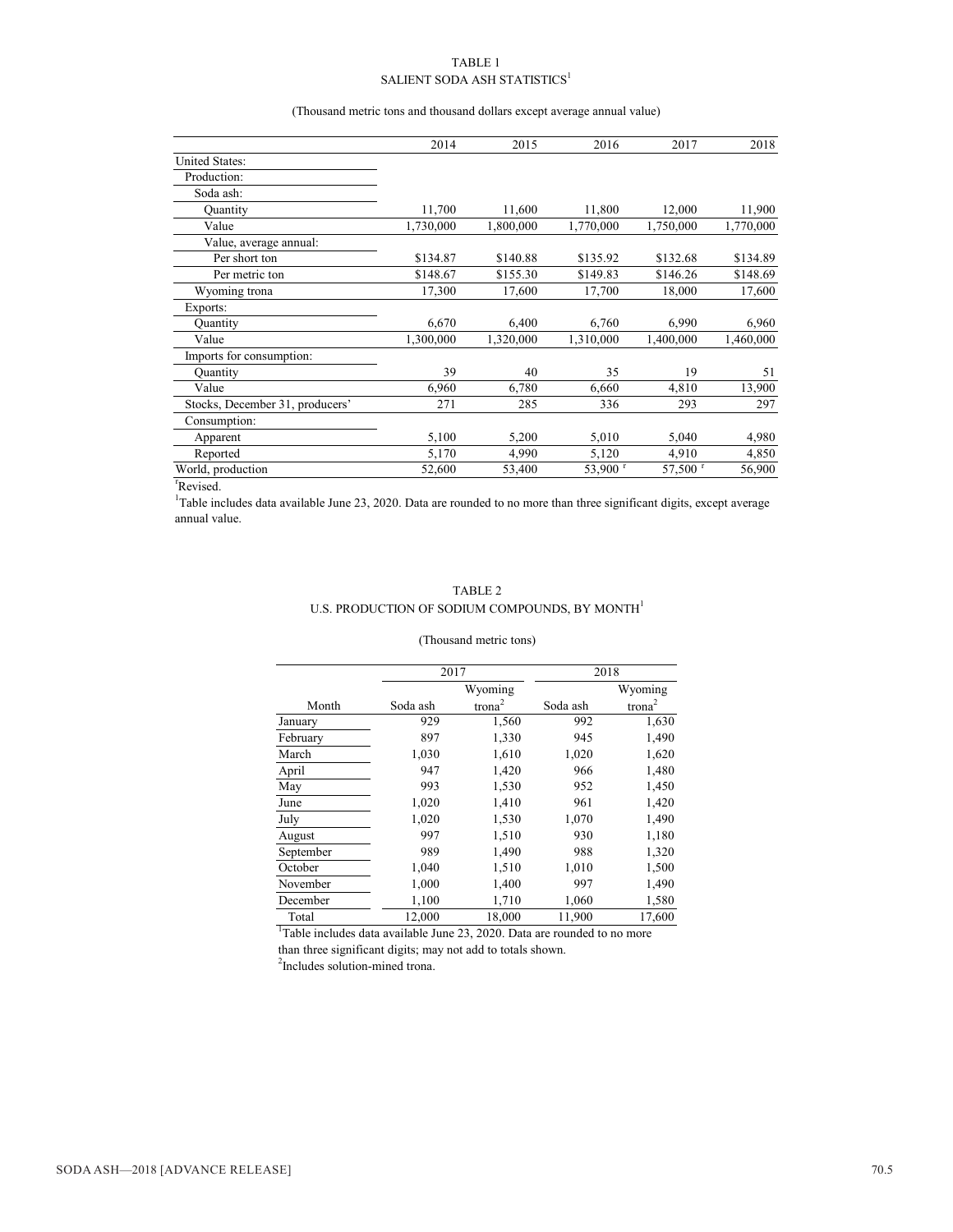#### TABLE 3 U.S. PRODUCERS OF SODA ASH IN 2018

#### (Million short tons unless otherwise specified)

|                                     |                                               | Plant     |                 |                    |
|-------------------------------------|-----------------------------------------------|-----------|-----------------|--------------------|
|                                     |                                               | nameplate |                 | Source of          |
| Company                             | Partner(s)                                    | capacity  | Plant location  | sodium carbonate   |
| Ciner Wyoming LLC                   | Ciner Resources Corp. (51%) and               | 3.25      | Green River, WY | Underground trona. |
|                                     | Natural Resources Partners L.P. (49%)         |           |                 |                    |
| Genesis Alkali Wyoming LP:          |                                               |           |                 |                    |
| Granger                             | XХ                                            | 1.30      | Granger, WY     | Do.                |
| Green River                         | Joint venture with Sumitomo Corp. (6%)        | 3.55      | Green River, WY | Do.                |
| Searles Valley Minerals, Inc.       | XX                                            | 1.45      | Trona, CA       | Dry lake brine.    |
| Solvay Chemicals, Inc., Green River | Joint venture with Asahi Glass Co. (20%)      | 2.95      | Green River, WY | Underground trona. |
| Tata Chemicals (Soda Ash) Partners  | Joint venture with Owens-Illinois, Inc. (25%) | 2.80      | do.             | Do.                |
| Total                               |                                               | 15.30     |                 |                    |
| Total, million metric tons          |                                               | 13.90     |                 |                    |

Do., do. Ditto. XX Not applicable.

#### TABLE 4 REPORTED CONSUMPTION OF SODA ASH IN THE UNITED STATES, BY END USE, BY QUARTER<sup>1</sup>

#### (Thousand metric tons)

|                    |                                         |         |         | 2017    |         |        |         |         | 2018    |         |        |
|--------------------|-----------------------------------------|---------|---------|---------|---------|--------|---------|---------|---------|---------|--------|
| NAICS <sup>2</sup> |                                         | 1st     | 2d      | 3d      | 4th     |        | 1st     | 2d      | 3d      | 4th     |        |
| code               | End use                                 | quarter | quarter | quarter | quarter | Total  | quarter | quarter | quarter | quarter | Total  |
| 3272               | Glass:                                  |         |         |         |         |        |         |         |         |         |        |
| 327213             | Container                               | 273     | 296     | 284     | 271     | 1,120  | 279     | 284     | 257     | 233     | 1,050  |
| 327211             | Flat                                    | 242     | 252     | 235     | 259     | 989    | 222     | 243     | 240     | 256     | 960    |
| 327993             | Fiber                                   | 36      | 36      | 36      | 36      | 144    | 39      | 40      | 43      | 42      | 165    |
| 327212             | Other                                   | 27      | 27      | 25      | 26      | 105    | 26      | 25      | 25      | 26      | 102    |
|                    | Total                                   | 577     | 611     | 581     | 592     | 2,360  | 566     | 591     | 565     | 557     | 2,280  |
| 32518              | Chemicals                               | 344     | 338     | 333     | 352     | 1,370  | 338     | 369     | 356     | 372     | 1,440  |
| 325611             | Soaps and detergents                    | 73      | 74      | 73      | 73      | 293    | 79      | 66      | 72      | 70      | 287    |
| 322                | Pulp and paper                          | 10      | 9       | 12      | 9       | 40     | 12      | 13      | 11      | 11      | 47     |
| 221310             | Water treatment <sup>3</sup>            | 8       | 9       | 9       | 11      | 37     | 11      | 12      | 12      | 9       | 44     |
| 56221              | Flue gas desulfurization                | 54      | 50      | 61      | 51      | 215    | 47      | 43      | 52      | 49      | 191    |
| 4246               | Distributors                            | 78      | 73      | 71      | 66      | 288    | 79      | 74      | 75      | 74      | 302    |
|                    | Other                                   | 65      | 75      | 83      | 84      | 307    | 71      | 69      | 65      | 59      | 265    |
|                    | Total domestic consumption <sup>4</sup> | 1,210   | 1,240   | 1,220   | 1,240   | 4,910  | 1,200   | 1,240   | 1,210   | 1,200   | 4,850  |
|                    | Exports <sup>5</sup>                    | 1,680   | 1,630   | 1,830   | 1,790   | 6,940  | 1,750   | 1,590   | 1,720   | 1,760   | 6,820  |
|                    | Exports, Canada                         | 53      | 46      | 50      | 48      | 197    | 47      | 49      | 47      | 48      | 190    |
|                    | Total industry sales <sup>6</sup>       | 2,890   | 2,870   | 3,060   | 3,030   | 11,800 | 2,950   | 2,830   | 2,930   | 2,960   | 11,700 |
|                    | Total sales from plants                 | 2,920   | 2,930   | 3,120   | 3,100   | 12,100 | 3,010   | 2,860   | 3,020   | 3,030   | 11,900 |
|                    | Total production                        | 2,860   | 2,960   | 3,000   | 3,140   | 12,000 | 2,960   | 2,880   | 2,990   | 3,070   | 11,900 |

<sup>1</sup>Table includes data available through June 23, 2020. Data are rounded to no more than three significant digits; may not add to totals shown.

<sup>2</sup>North American Industry Classification System.

<sup>3</sup>Includes soda ash equivalent from soda liquors and purge liquors sold to powerplants for water treatment. Sales of mine water are excluded.

<sup>4</sup> Imports reported by the producer and (or) importer have been distributed into appropriate end-use categories listed above.

<sup>5</sup> As reported by producers; includes Canada. Data may not necessarily agree with those reported by the U.S. Census Bureau for the same periods.

<sup>6</sup>Represents soda ash from domestic origin (production and inventory changes) and imports and exports. Includes soda ash sold by joint producers and distributed by purchasers into appropriate end-use categories.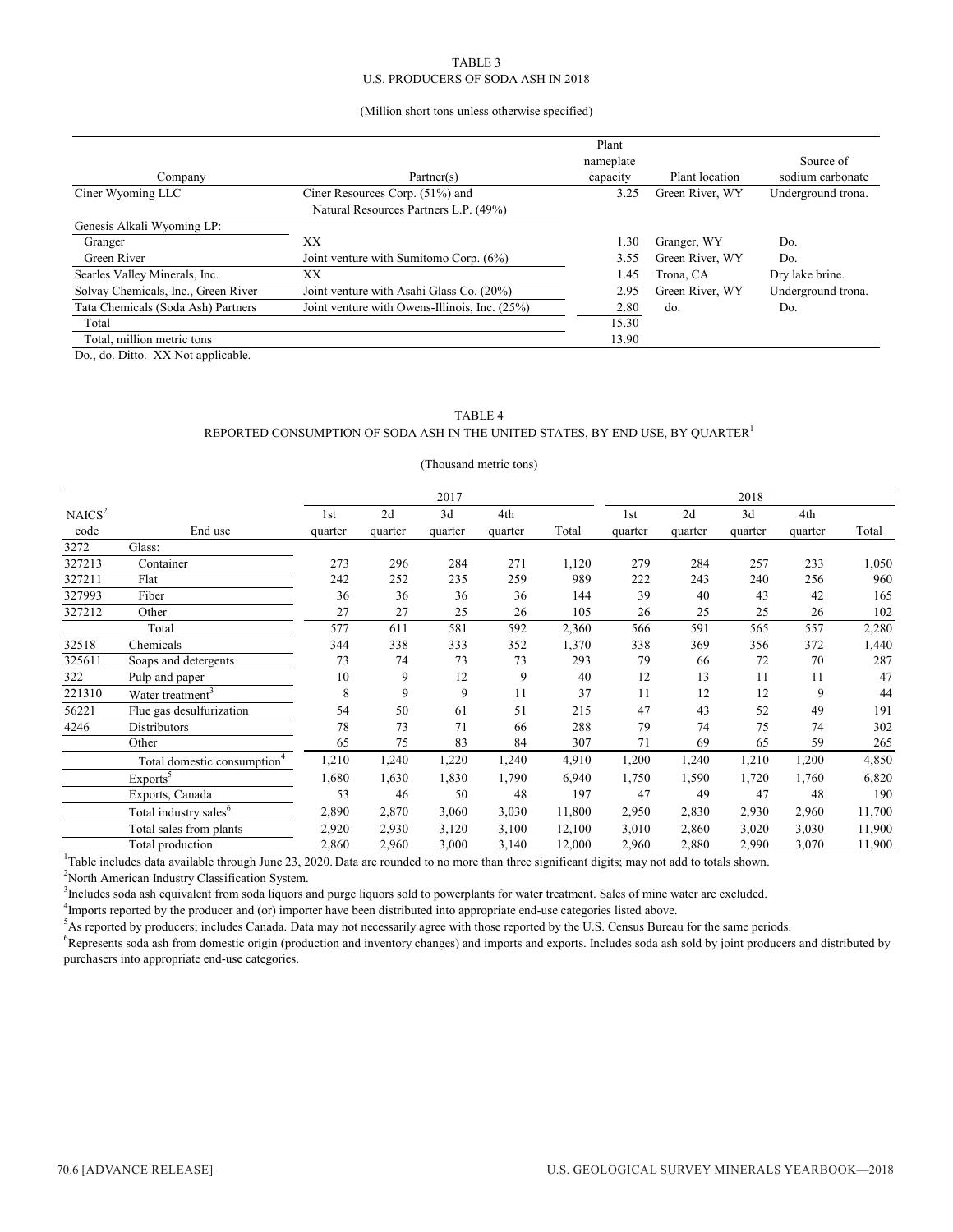#### TABLE 5 REGIONAL DISTRIBUTION OF U.S. SODA ASH EXPORTS, BY CUSTOMS DISTRICT, IN 2018  $^{\rm l}$

#### (Metric tons, unless otherwise specified)

|                       |                          |                | Australia                |                          | North                    | South America and        |           | Percentage     |
|-----------------------|--------------------------|----------------|--------------------------|--------------------------|--------------------------|--------------------------|-----------|----------------|
| Customs district      | Africa                   | Asia           | and Oceania              | Europe                   | America                  | Central America          | Total     | of total       |
| Atlantic:             |                          |                |                          |                          |                          |                          |           |                |
| Miami, FL             |                          | --             | $\overline{\phantom{a}}$ | $-$                      |                          | 1,830                    | 1,830     | (2)            |
| Mobile, AL            | --                       |                |                          | 126                      |                          | --                       | 126       | (2)            |
| New York, NY          | --                       | 579            | $\overline{a}$           | 1,680                    |                          | --                       | 2,260     | (2)            |
| Norfolk, VA           | 134                      | 300            | $\overline{\phantom{a}}$ | 1,330                    |                          | $\overline{\phantom{a}}$ | 1,760     | (2)            |
| Philadelphia, PA      |                          | ц,             | $\overline{\phantom{a}}$ | 1,680                    |                          | $\overline{a}$           | 1,680     | (2)            |
| Savannah, GA          |                          | --             | $\overline{a}$           | 273                      |                          | $-$                      | 273       | (2)            |
| Washington, DC        |                          |                | $\overline{\phantom{a}}$ | 92                       |                          | --                       | 92        | (2)            |
| Wilmington, NC        |                          | --             | $\overline{\phantom{a}}$ | 262                      |                          | --                       | 262       | (2)            |
| Gulf:                 |                          |                |                          |                          |                          |                          |           |                |
| Houston-Galveston, TX | 96                       | $-$            |                          | $\overline{\phantom{a}}$ | Ξ.                       | 222,000                  | 222,000   | $\mathfrak{Z}$ |
| New Orleans, LA       | 12                       | 29             |                          | 40                       | 24                       |                          | 105       | (2)            |
| Port Arthur, TX       | 183,000                  | --             | $\overline{a}$           | 86,400                   | $\overline{\phantom{a}}$ | 453,000                  | 723,000   | 10             |
| North-central:        |                          |                |                          |                          |                          |                          |           |                |
| Chicago, IL           | $\overline{a}$           | 370            | 27                       | 261                      | $\overline{a}$           | $\overline{\phantom{a}}$ | 657       | (2)            |
| Cleveland, OH         |                          | 74             | $\overline{a}$           | 184                      |                          | $\overline{a}$           | 258       | (2)            |
| Detroit, MI           |                          | $\sim$         | $\overline{a}$           | 66                       | 145,000                  | $\overline{a}$           | 145,000   | $\overline{2}$ |
| Duluth, MN            |                          | $-$            | $-$                      | $\overline{a}$           | 14,100                   | --                       | 14,100    | (2)            |
| Great Falls, MT       |                          |                |                          | $\overline{a}$           | 30,800                   | $-$                      | 30,800    | (2)            |
| Pembina, ND           |                          | --             | $\sim$                   | μ.                       | 2,880                    | $\overline{a}$           | 2,880     | (2)            |
| St. Louis, MO         |                          | --             |                          | 13                       |                          | --                       | 13        | (2)            |
| Northeast:            |                          |                |                          |                          |                          |                          |           |                |
| Buffalo, NY           |                          |                |                          | 94                       | 4,280                    |                          | 4,370     | (2)            |
| Ogdensburg, NY        |                          |                | --                       | --                       | 271                      |                          | 271       | (2)            |
| St. Albans, VT        |                          | $\overline{a}$ | $\overline{a}$           | $\overline{a}$           | 33                       |                          | 33        | (2)            |
| Pacific:              |                          |                |                          |                          |                          |                          |           |                |
| Anchorage, AK         | $\overline{a}$           | 34             |                          | ٠.                       |                          | Щ,                       | 34        |                |
| Columbia-Snake, OR    | $\overline{\phantom{a}}$ | 2,900,000      | 285,000                  | ц,                       | $\overline{a}$           | 1,020,000                | 4,200,000 | 60             |
| Los Angeles, CA       | $\overline{a}$           | 114,000        | 52                       | μ.                       | 6,000                    | 148,000                  | 267,000   | $\overline{4}$ |
| San Diego, CA         | $\overline{a}$           | 7,440          | $\overline{a}$           | --                       | 100,000                  | 30,000                   | 137,000   | $\sqrt{2}$     |
| San Francisco, CA     |                          | 1,440          |                          | μ.                       |                          | 200                      | 1,640     | (2)            |
| Seattle, WA           |                          | --             |                          | $-$                      | 9,930                    | $-$                      | 9,930     | (2)            |
| Southwest:            |                          |                |                          |                          |                          |                          |           |                |
| El Paso, TX           |                          |                |                          | --                       | 182,000                  | --                       | 182,000   | $\mathfrak{Z}$ |
| Laredo, TX            |                          | --             |                          | $\overline{\phantom{a}}$ | 1,010,000                | $\overline{\phantom{a}}$ | 1,010,000 | 15             |
| Nogales, AZ           |                          | --             |                          | μ.                       | 650                      | Ξ.                       | 650       | (2)            |
| Unknown               | $\overline{a}$           | $\overline{a}$ | $\overline{a}$           | $\overline{\phantom{a}}$ | 487                      | Ξ.                       | 487       | (2)            |
| Total                 | 183,000                  | 3,020,000      | 285,000                  | 92,500                   | 1,510,000                | 1,870,000                | 6,960,000 | 100            |
| Percentage of total   | 3                        | 43             | 4                        | 1                        | 22                       | 27                       | 100       | XX             |

XX Not applicable. -- Zero.

<sup>1</sup>Table includes data available through June 23, 2020. Data are rounded to no more than three significant digits; may not add to totals shown.  $2$ Less than  $\frac{1}{2}$  unit.

Source: U.S. Census Bureau.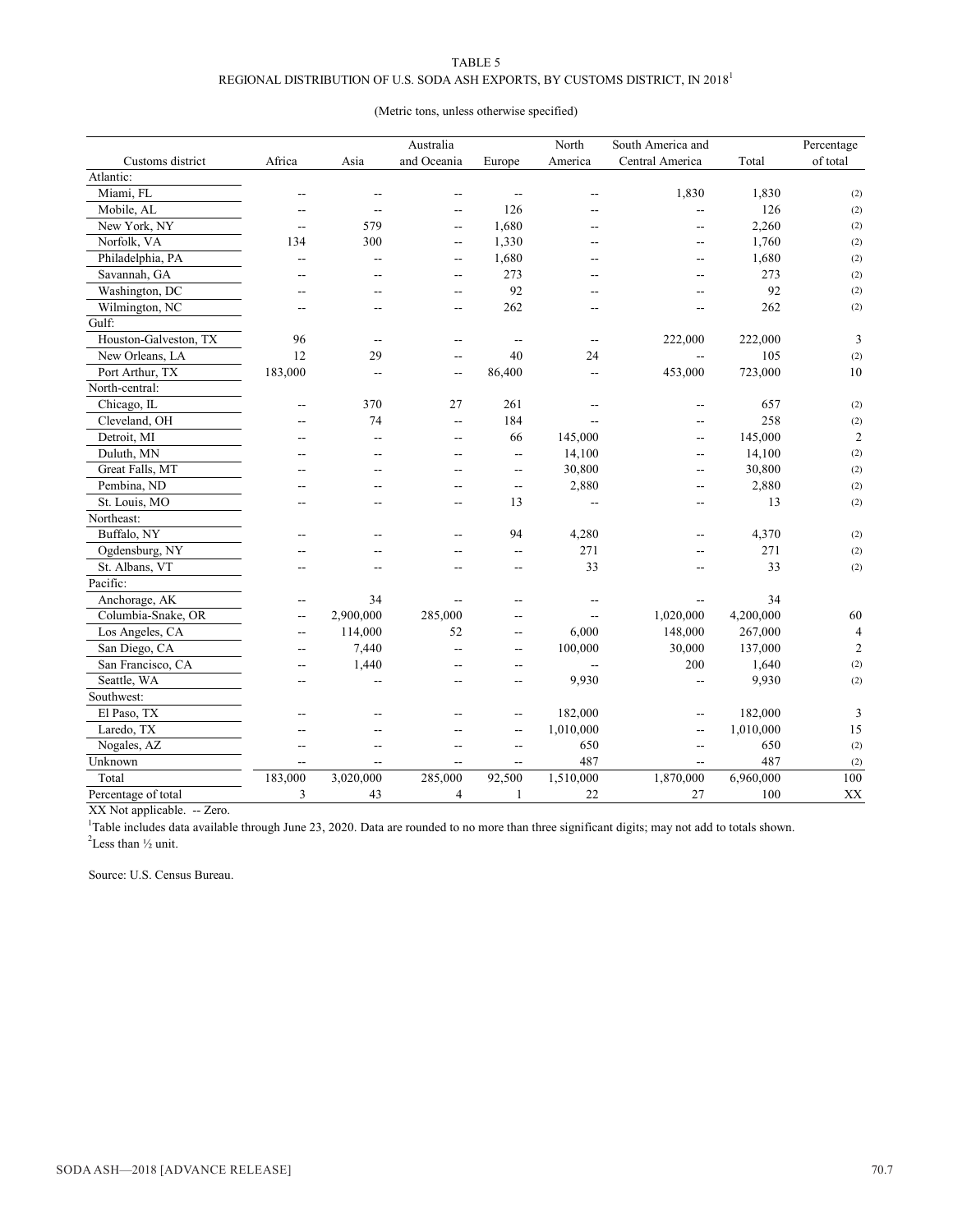TABLE 6 U.S. EXPORTS OF SODA ASH, BY COUNTRY OR LOCALITY  $^{\rm l}$ 

|                             | 2017            |                      |                    | 2018            |                    |       |  |
|-----------------------------|-----------------|----------------------|--------------------|-----------------|--------------------|-------|--|
|                             | Quantity        |                      |                    | <b>Quantity</b> |                    |       |  |
|                             | (thousand       | Value <sup>2</sup>   | Unit               | (thousand       | $\mathrm{Value}^2$ | Unit  |  |
| Country or locality         | metric tons)    | (thousands)          | value              | metric tons)    | (thousands)        | value |  |
| Argentina                   | 180             | \$37,400             | \$208              | 95              | \$21,600           | \$227 |  |
| Australia                   | 272             | 54,900               | 202                | 266             | 55,700             | 209   |  |
| Belgium                     | 137             | 31,300               | 228                | $\overline{3}$  | 311                | 110   |  |
| <b>Brazil</b>               | 831             | 159,000              | 191                | 861             | 173,000            | 200   |  |
| Canada                      | 223             | 43,000               | 193                | 208             | 43,600             | 210   |  |
| Chile                       | 401             | 85,200               | 212                | 466             | 101,000            | 217   |  |
| China                       | 157             | 26,500               | 212                | 254             | 43,800             | 173   |  |
| Colombia                    | 138             | 27,000               | 195                | 176             | 36,900             | 209   |  |
| Costa Rica                  | 18              | 4,080                | 226                | 31              | 6,970              | 229   |  |
| Ecuador                     | 26              | 5,280                | 205                | 33              | 6,660              | 205   |  |
| El Salvador                 | 17              | 3,460                | 206                | 18              | 3,580              | 199   |  |
| Guatemala                   | 44              | 9,770                | 224                | 55              | 12,200             | 221   |  |
| India                       | 117             | 17,700               | 151                | 139             | 22,700             | 164   |  |
| Indonesia                   | 684             | 136,000              | 198                | 611             | 132,000            | 215   |  |
| Japan                       | 251             | 42,900               | 171                | 313             | 58,000             | 185   |  |
| Korea, Republic of          | 291             | 53,400               | 184                | 311             | 61,700             | 199   |  |
| Malaysia                    | 352             | 66,700               | 189                | 378             | 77,800             | 206   |  |
| Mexico                      | 1,150           | 258,000              | 225                | 1,300           | 302,000            | 232   |  |
| Netherlands                 | 57              | 11,500               | 203                | 12              | 2,400              | 200   |  |
| New Zealand                 | 16              | 2,890                | 181                | 19              | 3,260              | 171   |  |
| Nigeria                     | 42              | 10,900               | 181                | 26              | 8,070              | 309   |  |
| Peru                        | 70              | 15,300               | 218                | 96              | 21,200             | 221   |  |
| Philippines                 | 53              | 10,900               | 206                | 56              | 12,100             | 218   |  |
| Saudi Arabia                | 73              | 11,600               | 159                | 59              | 8,940              | 152   |  |
| South Africa                | 73              | 12,300               | 169                | 80              | 15,600             | 195   |  |
| Spain                       | 149r            | 33,600 r             | $226$ <sup>r</sup> | (3)             | 106                | (3)   |  |
| Taiwan                      | 193             | 36,000               | 187                | 207             | 43,200             | 209   |  |
| Thailand                    | 314             | 61,500               | 196                | 345             | 76,500             | 222   |  |
| Tunisia                     | 101             | 20,700               | 205                | 77              | 16,900             | 220   |  |
| <b>United Arab Emirates</b> | 89              | 14,300               | 160                | 90              | 14,300             | 159   |  |
| United Kingdom              | 132             | 24,700               | 186                | 74              | 14,400             | 193   |  |
| Venezuela                   | 54              | 13,000               | 240                | 41              | 10,500             | 259   |  |
| Vietnam                     | 274             | 56,200               | 205                | 259             | 55,700             | 215   |  |
| Other                       | 16 <sup>r</sup> | $3,100$ <sup>r</sup> | 188                | 6               | 1,110              | 195   |  |
| Total                       | 6,990           | 1,400,000            | 200                | 6,960           | 1,460,000          | 210   |  |

r Revised.

1 Table includes data available through June 23, 2020. Data are rounded to no more than three significant digits, except unit value; may not add to totals shown.

<sup>2</sup>Free alongside ship value.

 $3$ Less than  $\frac{1}{2}$  unit.

Source: U.S. Census Bureau.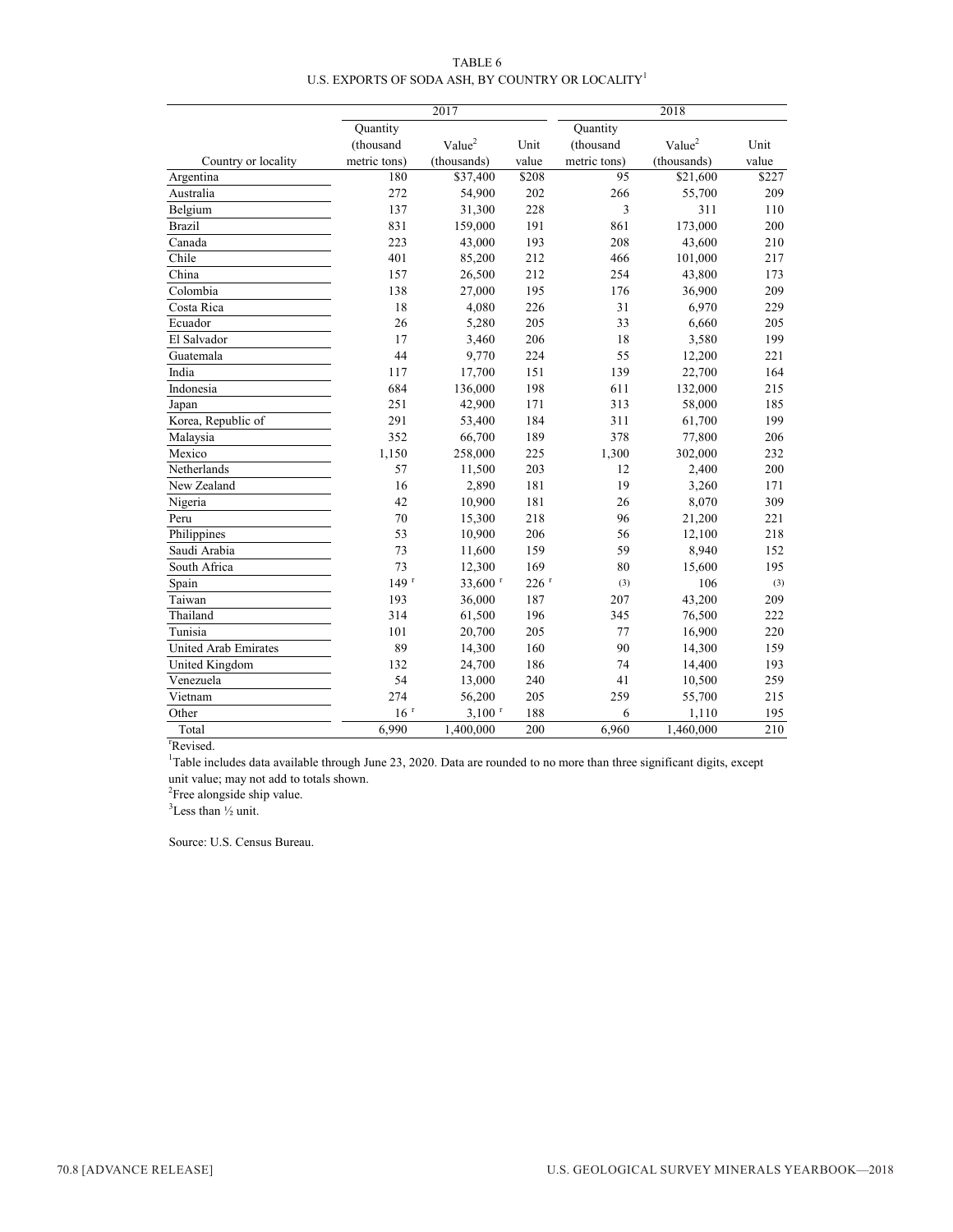#### TABLE 7 U.S. IMPORTS OF SODA ASH, BY COUNTRY OR LOCALITY, IN  $2018^{\rm l}$

#### (Metric tons unless otherwise specified)

|                     |     |                        |                |       |       |                   |                |       |                |                |                                            |       |                   | Total    |                    |
|---------------------|-----|------------------------|----------------|-------|-------|-------------------|----------------|-------|----------------|----------------|--------------------------------------------|-------|-------------------|----------|--------------------|
|                     |     |                        |                |       |       |                   |                |       |                |                |                                            |       |                   | Percent  | Value <sup>2</sup> |
|                     |     |                        |                |       |       |                   | Month          |       |                |                |                                            |       |                   | of total | (thousand          |
| Country or locality |     | January February March |                | April | May   | June              | July           |       |                |                | August September October November December |       | Quantity quantity |          | dollars)           |
| Bulgaria            | 342 | 342                    | 738            | 451   | 342   | 126               | 612            | 324   | 450            | 270            | 414                                        | 216   | 4,630             | 9        | 1,590              |
| China               | 57  | 257                    | 336            | 228   | 241   | 76                | 100            | 93    | 152            | 150            | 135                                        | 58    | .880              | 4        | 1,170              |
| France              | --  | 62                     | 69             | 69    | 19    | 19                | 69             | 19    | --             | 39             | 175                                        | 108   | 646               |          | 337                |
| Germany             |     | 3                      |                | 4     | 61    | 3                 | $\overline{2}$ | $- -$ |                | $\overline{2}$ | $\overline{2}$                             | (3)   | 80                | (3)      | 378                |
| Italy               | 190 | 342                    | 190            | 21    | 398   | 791               | 604            | --    | 17             | 931            | 532                                        | $- -$ | 4,020             | 8        | 802                |
| Japan               |     | $- -$                  | $\overline{4}$ | ⇁     | 13    | $\qquad \qquad -$ | 6              | 15    | 15             | 8              | $- -$                                      |       | 74                | (3)      | 202                |
| Mexico              | 72  | 182                    | 267            | 470   | 136   | 132               | 36             | 422   | 497            | 240            | 340                                        | 154   | 2,950             | 6        | 0.080              |
| Poland              | --  | --                     | --             | $- -$ | 116   | $- -$             | 58             | 57    | 152            | --             | $- -$                                      |       | 383               |          | 164                |
| Romania             |     | --                     | --             |       | --    | --                | --             | --    | 57             | 152            | $- -$                                      | --    | 210               | (3)      | 90                 |
| Turkey              | 8   | --                     | 10             | 8     | 8     | 8                 | (3)            | --    | 35,000         | --             | $- -$                                      | --    | 35,000            | 68       | 7,040              |
| United Kingdom      | 94  | 91                     | 94             | 286   | 86    | 73                | 70             | 92    | 161            | 143            | 115                                        | 91    | .390              | 3        | 929                |
| Other               | 8   | 3                      | $- -$          | $- -$ | (3)   | 3                 | 4              | $- -$ | $\overline{2}$ |                | 5                                          | (3)   | 27                | (3)      | 96                 |
| Total               | 776 | 1,280                  | 1,710          | 1,540 | 1,420 | 1,230             | 1,560          | 1,020 | 36,500         | 1,940          | 1,720                                      | 627   | 51,300            | 100      | 13,900             |

-- Zero.<br><sup>1</sup>Tables includes data available through June 23, 2020. Data are rounded to no more than three significant digits; may not add to totals shown.

 $2$ Cost, insurance, and freight value at U.S. ports.

 ${}^{3}$ Less than  $\frac{1}{2}$  unit.

Source: U.S. Census Bureau; data adjusted by the U.S. Geological Survey.